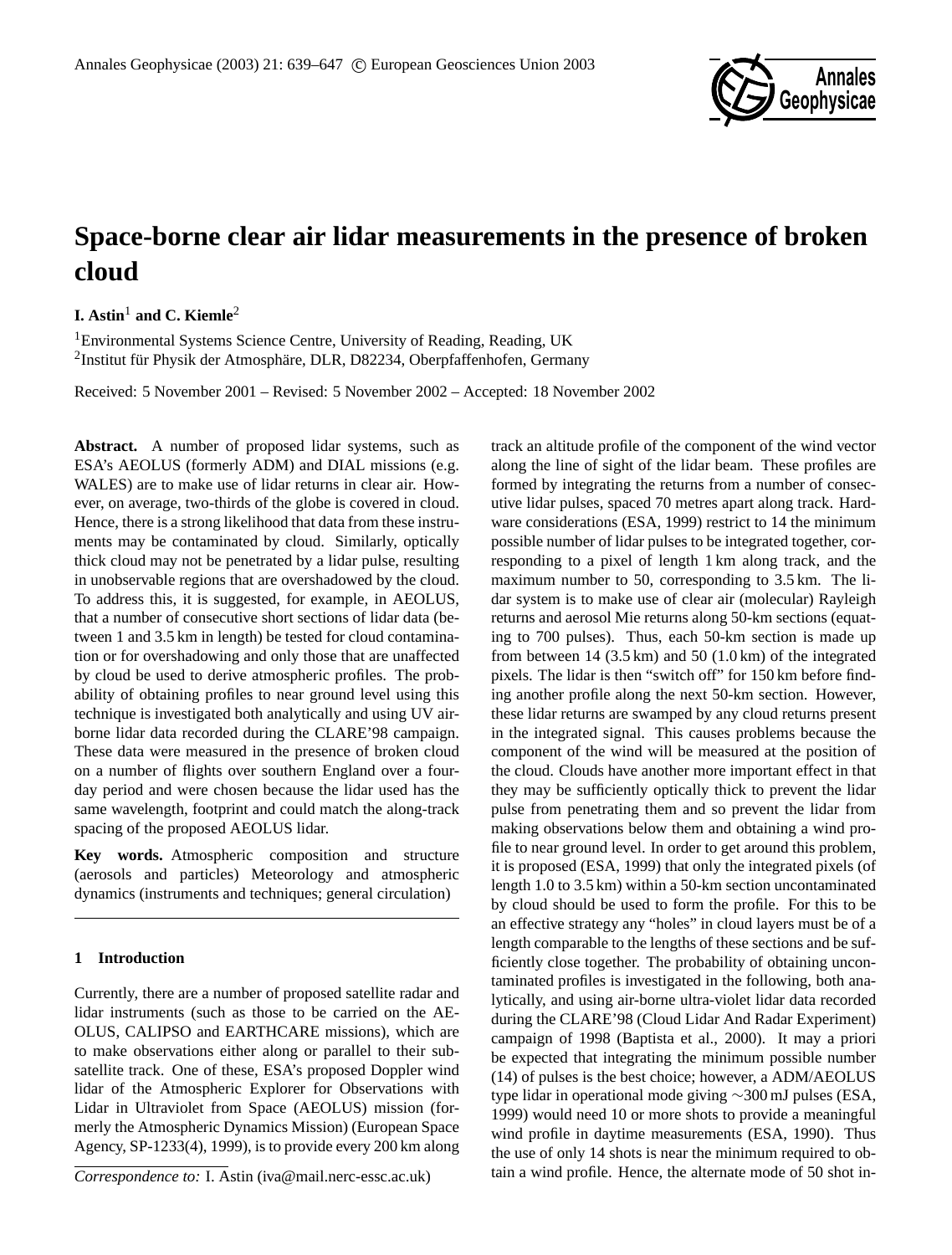tegration has been chosen as the normal mode (ESA, 1999). Thus, in part, the purpose of this study is to find if there is a great difference between the performance of these two accumulation lengths.

#### **2 Analytical approach**

The general formula for the amount of any geophysical parameter contained within a finite transect given any distribution for the length of geophysical regions and for the gaps between such regions is derived by Astin and Di Girolamo (1999). This can be applied to each 50-km section, and to the individual sections (of length 1.0–3.5 km) making up the 50-km section, to find the probability of their cloud contamination. In cloud fields Astin and Latter (1998) showed that exponential distributions provided a good fit to the observed length distributions for cloud and "holes" within cloud. These show that if the mean length of the holes is  $1/\lambda$  and the cloud free fraction is  $f_{\text{clear}}$ , then the probability,  $p$ , of a randomly chosen interval of length  $L$ , being completely cloud free, is just

$$
p = f_{\text{clear}} e^{-\lambda L}.
$$
 (1)

Hence, if  $f_{\text{cloud}}$  is the long-term cloud fraction (=  $1 - f_{\text{clear}}$ ), then the probability that any randomly chosen 50-km section is contaminated with cloud is

$$
p_{\text{contamination}} = 1.0 - f_{\text{clear}} e^{-\lambda L} = 1.0 - (1 - f_{\text{cloud}}) e^{-\lambda L} . (2)
$$

Results published on the International Satellite Cloud Climatology Project (Rossow and Shiffer, 1991) web site (http: //isccp.giss.nasa.gov/climanal1.html) show that the globally averaged mean cloud cover fraction averaged over the period June 1983 to December 1999 inclusive is 0.675. With this value the probability of a randomly chosen 50-km section (anywhere over the Globe) being contaminated with cloud is

$$
p_{\text{contamination}} = 1.0 - 0.325e^{-50\lambda} \,. \tag{3}
$$

Thus, for example, with this fixed cloud fraction (of 0.675), if the mean length of the holes  $(1/\lambda)$  is less than 40 km, say, then this probability will always exceed 0.90. Astin and Latter (1998) shows examples (from low Earth orbit and geostationary satellite cloud images) where the mean length of such holes is comparable to this length. Hence, by integrating all 700 laser shots together (covering a 50-km length), it is possible that more than 90% of all wind profiles will be contaminated by cloud at some altitude level. The probability of contamination, as given by Eq. (3), will be reduced if the actual mean length of the holes  $(1/\lambda)$  is larger than 40 km but always exceed 67.5%, whatever its value. Similarly, if  $L$  is made smaller than 50 km, then the probability of contamination is reduced for a given value of  $1/\lambda$ , but again the probability will always exceed 67.5%.

It is proposed (ESA, 1999) in the AEOLUS mission to try to improve on this limiting probability by considering separately all the contiguous (1.0 to 3.5 km) sections that add to make each 50-km section and to include only those uncontaminated sections to form the profile. As these shorter sections are contiguous, they cannot be considered as chosen at random, which, if assumed, would considerably simplify the calculation of the probability of finding at least one uncontaminated section (as in ESA, 1998). In fact, the calculation of the probability of obtaining at least one (1.0 to 3.5 km) uncontaminated section within any 50-km interval is extremely complicated (as given in the Appendix). So a simulation program was written to evaluate numerically the probability mass function for the number of uncontaminated sections of length 1.0 or 3.5 km within a randomly chosen 50-km section. Results from such simulations are presented in Figs. 1 and 2. In Fig. 1 the cloud fraction is assumed to be 33%, as found by Stevermer (1997), for all data recorded in September 1994 using the LITE lidar instrument (Winker et al., 1996). Four different mean hole lengths are assumed. The first (540 km), given in Fig. 1a, is consistent with cloud decks observed by LITE (Stevermer, 1997), the second (36.5 km), given in Fig. 1b, is from Astin and Latter (1998), as derived from passive satellite images, and the other two (2.0 and 7.1 km), in Figs. 1c and d, are chosen to give mean cloud lengths equal to the two pixel lengths (1.0 and 3.5 km). Since the cloud fraction is fixed at 33%, and since it is made up of a sequence of clouds and holes, the mean cloud length must always be almost half the mean gap length. Hence, if the mean hole length is large, then the mean cloud length is also large and if the mean hole length is short, then so is the mean cloud length. Figure 1 indicates that where the cloud fraction is near 33% the method of rejecting contaminated pixels before deriving wind profiles results in an uncontaminated wind profile at least 82% of the time if the mean hole length is less than 36.5 km. This improvement can be explained by the fact that the mean hole length is smaller than the 50-km section but larger than the 1.0–3.5 km sections. Thus, in sliding a 50-km section over a sequence of clouds and holes it can be envisaged that it is likely that the 50-km section will contain some cloud (and be contaminated) but may also contain several holes, only one of which need be sufficiently large (to exceed 1.0–3.5 km) to result in an uncontaminated wind profile. However, there is little improvement in the probability of obtaining an uncontaminated profile (at 69%) for the large mean hole length (540 km) over that achieved using a single (1.0 to 3.5 km) pixel (at just over 66%). This is because, for this case, individual clouds and holes are in general very much larger than the 50-km section of interest and so, except at the edge of clouds, the sections will mostly be either cloud filled or cloud free. Thus, all sections within a 50-km length must also be cloud free or cloud filled and so no improvement is possible. There is also evidence of a reduction in the probability of gaining an uncontaminated wind profile at the shortest mean length considered (2.0 km). This would be because, though it is likely that a large number of holes are present in any 50-km section, many holes would likely be smaller than 1.0 to 3.5 km, resulting in a contaminated profile. Figure 2 uses mean hole lengths of 35.3 and 13.4 km, as derived from GMS satellite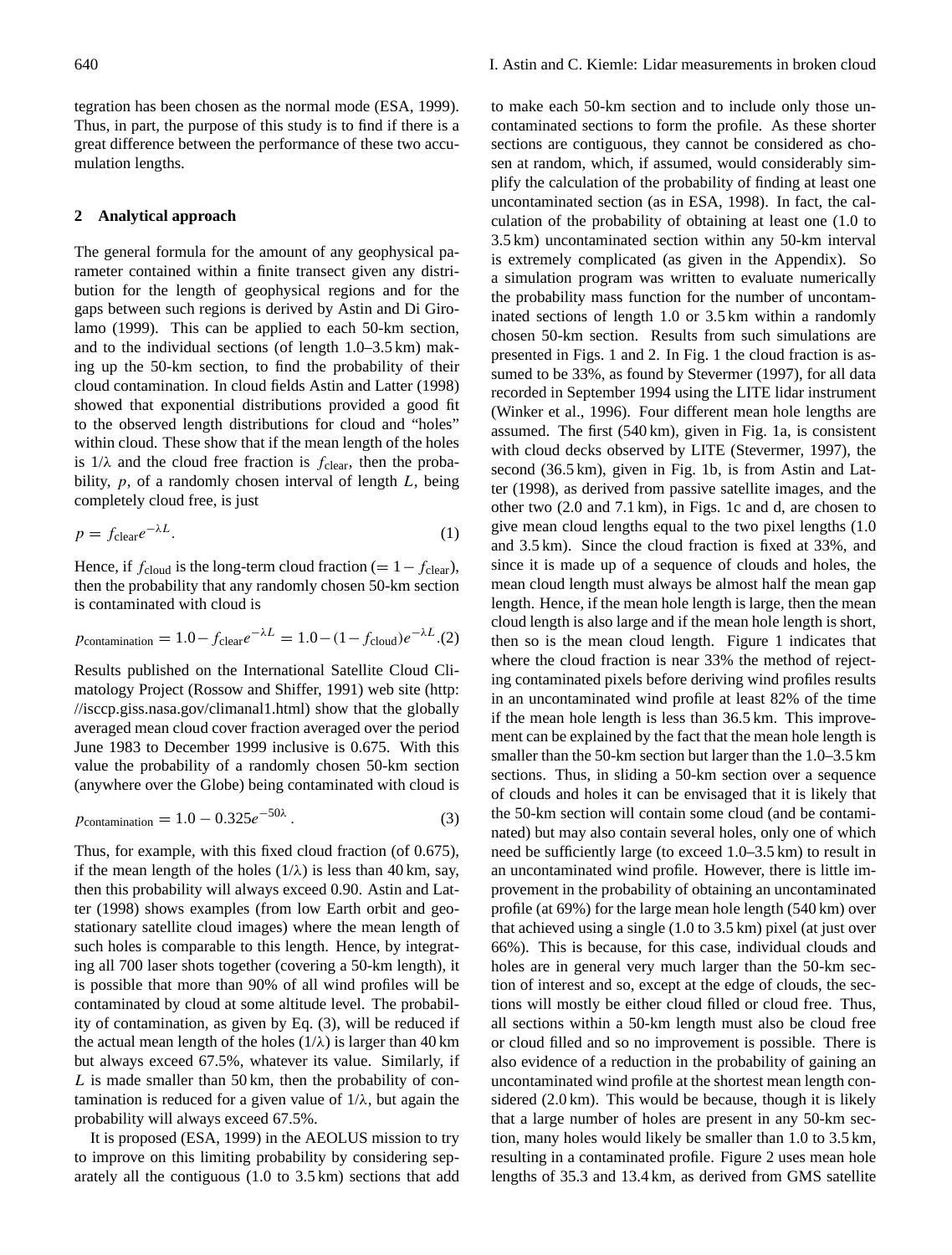

**Fig. 1.** The probability mass function (squares) for the number of uncontaminated 1-km sections (left-hand panels) and 3.5 sections (righthand panels) in a 50-km interval for a cloud fraction of 33% for a mean hole length of **(a)** 540 km, **(b)** 36.5 km, **(c)** 3.5 km and **(d)** 1.0 km. Also shown is the binomial distribution that would apply if adjacent sections were assumed independent.

**(b)**

**(c)**

**(d)**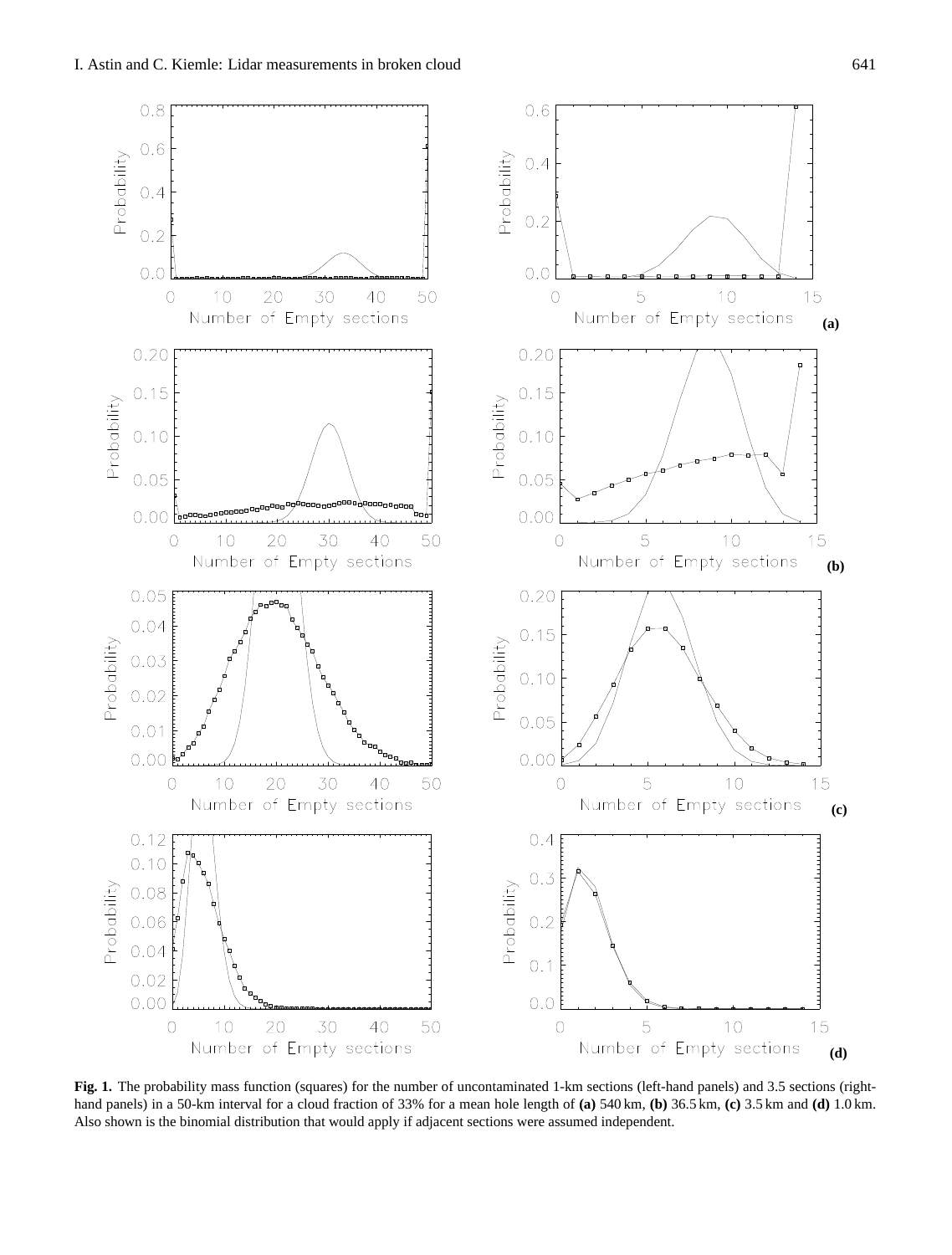

**Fig. 2.** The probability mass function (squares) for the number of uncontaminated 1-km sections (left-hand panels) and 3.5 sections (righthand panels) in a 50-km interval for a cloud fraction of **(a)** 53% with mean hole length of 35.3 km, and **(b)** 83% with mean hole length 13.4 km. Again, also shown is the binomial distribution that would apply if adjacent sections were assumed independent.

data (over Borneo) from Astin and Latter (1998) for cloud fractions of 53% (Fig. 2a) and 83% (Fig. 2b). Less improvement is gained in looking for short, uncontaminated sections if the cloud fraction is 53% or higher for these mean lengths. This appears to result from a reduction in the mean length of the holes but an increase in the mean length of clouds as the cloud fraction increases, the latter giving a reduction in the number of holes per 50-km section. Thus, there is an increase in cloud amount, increasing the probability of a 50-km section being contaminated and a reduction in the probability of finding an uncontaminated 1.0 to 3.5 km section, since there will be fewer and smaller holes within any 50-km section than for the 33% cloud fraction, negating any possible improvement.

The above describes only the probability of obtaining at least one uncontaminated 1.0- or 3.5-km section in a 50-km interval. However, it may be anticipated that the more uncontaminated sections used, the smaller the error in derived wind speed. As a first step Figs. 1 and 2 give the probability of observing more than one such interval. In all panels in both figures a binomial distribution is also plotted assuming independence between adjacent sections, with the probability of a completely clear section being given by Eq. (1). This gives an almost exact fit in the right-hand panel of Fig. 1d but is a very poor fit in all the other cases considered. Thus, independence between adjacent sections can only be assumed

where the mean gap and cloud lengths are less than the section length. This is to be expected for an exponential field, where independence between points only occurs if they are separated by more than the sum of the two means (Astin, 1997).

#### **3 DLR data**

A number of data sets, most notably that from the LITE campaign (carried on the Space Shuttle), provide observations of cloud using a lidar at UV wavelengths. However, it was decided to use air-borne UV (354 nm) lidar data of the DLR Falcon research aircraft collected during the CLARE'98 campaign (Baptista et al., 2000). Though these data come only from southern England, rather than the near global (out to ±57◦ latitude) LITE data, the parameters of the air-borne lidar are much closer to the AEOLUS lidar than that of LITE. For example, the DLR lidar footprint is comparable to that for the AEOLUS lidar of near 7 m at cloud level rather than LITE's 270 m. This reduces the possibility of multiple reflections within clouds. Also, the pulse repetition frequency for the LITE lidar is 10 Hz, which, given the speed of the satellite, equates to a footprint separation of 740 m, whereas the AEOLUS lidar has a PRF of 100 Hz and a footprint separation of 70 m. Hence, the AEOLUS lidar will sample the cloud field (at least before integration) at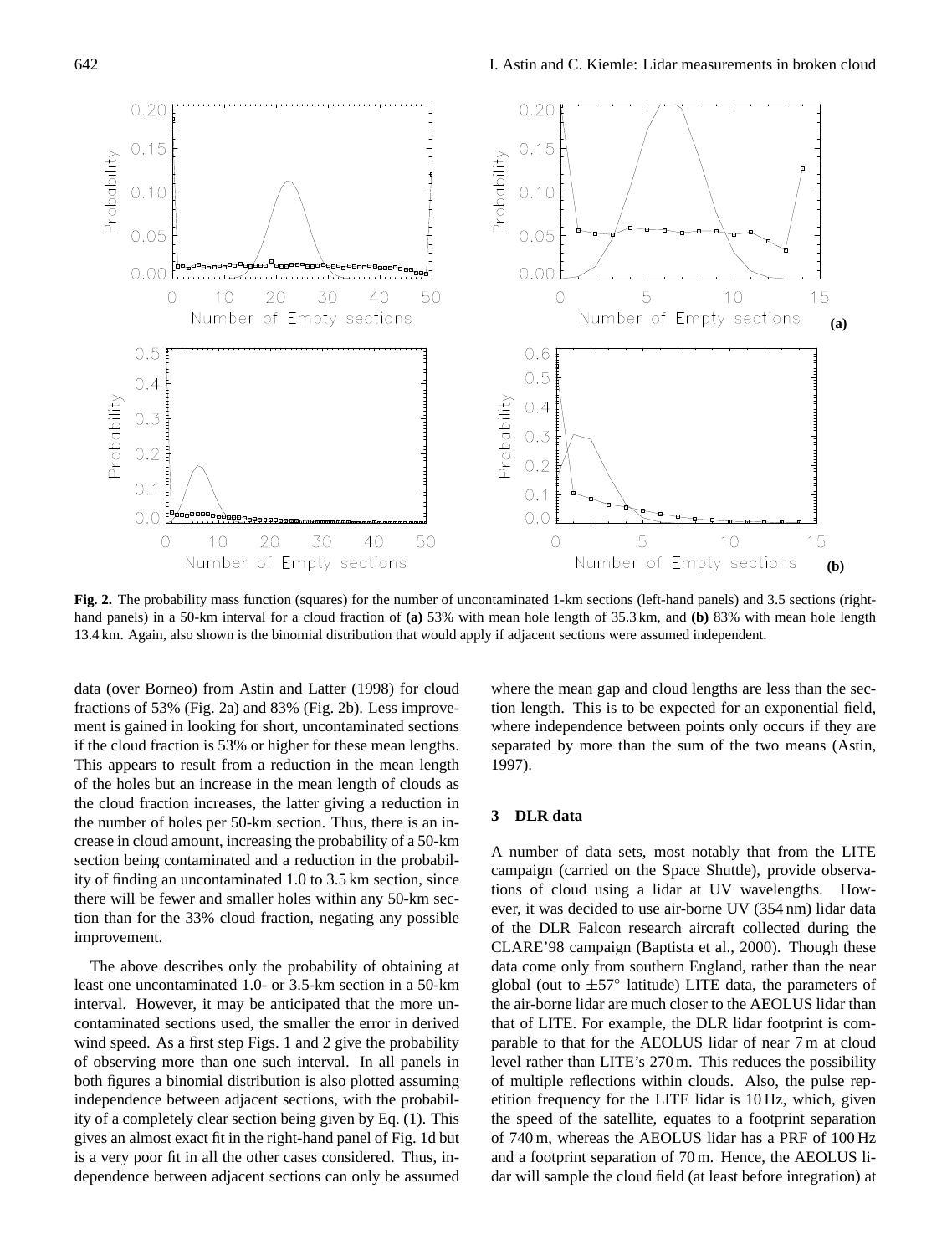

**Fig. 3.** The aircraft flight path for 13 October 1998. The observing region is from 50.9–51.2◦ N and 3.2–1.0◦ W. The altitude of the aircraft (near 10 km) is also marked, and the local orography is given in green and brown to represent heights above sea level.

much higher resolution than LITE. However, the AEOLUS sampling is bettered by the airborne lidar due to the slower speed of the aircraft and so it will be more accurately represented by the DLR data.

Of the DLR campaign data's approximately 36 000 laser shots, each were considered from 4 separate days (13, 14, 20 and 21 October 1998). This was equal to an hour flight on each day. The original DLR data were collected at a pulse rate of 10 Hz, resulting in an approximate along-track interpulse spacing of 20 m, when compared to the speed of the aircraft (of ∼200 m/s). This is finer than that of AEOLUS (70 m) and so only data from every third pulse was used. The data were recorded over southern England by a lidar carried on an aircraft flying backwards and forwards along a straight leg, as demonstrated in Fig. 3. This figure gives the flight path, altitude and time, for 13 October 1998, overlaid on a terrain height map of the region (50.9–51.2◦ N and 3.2–1.0◦ W). Over each of the four days the aircraft covered approximately 700 km. An image of such data, as used in this study, is presented in Fig. 4, which shows data from a straight, near 50-km long section. This closely matches the length of the interval over which an AEOLUS wind profile is to be made. This was recorded over the period 12:47 to 12:51 LT on 13 October, and data from exactly 700 lidar shots are presented. This would represent "raw" AEOLUS data, constituting a 50-km section, provided no horizontal or vertical integration was used. The continuous line, at an altitude averaging ∼100 m, gives the orography below the flight path, which is flat and relatively low lying. Broken cloud layers are present, and on most occasions these are sufficiently optically thick to prevent lidar pulse penetrating to anywhere near the ground, for example, near 12:48 and after 12:49 LT. On rare occasions, for example, around 12:49:30 LT, near ground returns can be observed below cloud layers.

The vertical resolution of the DLR data is 15 m and to match the AEOLUS data this is integrated to give a near 1 km vertical resolution. This is achieved by adding the data from 64 vertically contiguous 15-m altitude bins together. Similarly, data were integrated in the horizontal to give a horizontal resolution of 1 km or 3.5 km (i.e. by integrating 14 or 50 shots).

Figure 5 shows the returned lidar signal centred on the altitude of 3 km (a cloud deck) for data recorded over the hour (12:17 to 13:17 LT) for a flight on 13 October 1998. This plot is formed after vertical and horizontal integration. In this case the 1-km pixels along this 680 km transect that are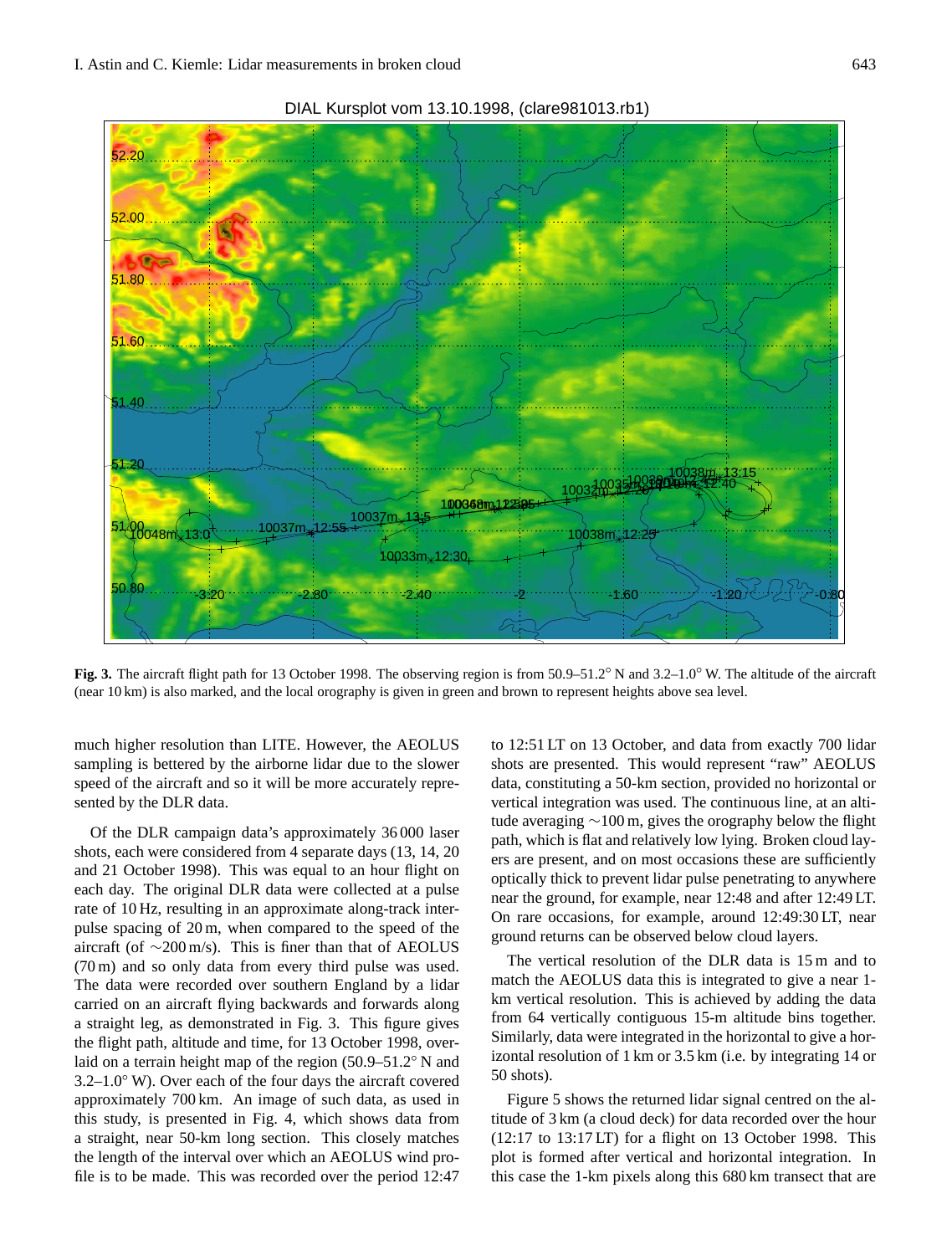

**Fig. 4.** Atmospheric lidar backscatter at 354 nm. This shows data from 700 lidar pulses along a 50-km transect. The local orography is also plotted. There are several cloud layers present and on occasions the returns near the ground can be observed.

contaminated with cloud can be seen to have a reflectivity of several thousand (in the arbitrary units). A histogram of these data is presented in Fig. 6 that shows 3 clear regimes, of a peak below about 800, another peak between 800 and 6000 and a third broader peak beyond 6000. It is assumed that the peak below 800 is the background, that beyond 6000 are cloud returns and in between these are clear air returns.

Of the 680 1-km long pixels recorded at the 1-km altitude level (near ground) during this hour it was found that 33.3% had a reflectivity lying between 800 and 6000 and so are assumed to be unaffected by cloud. The data were also integrated to give 3.5-km pixels, by adding together 50 consecutive pulses. It was found using the above upper and lower threshold values that the probability of obtaining an uncontaminated pixel was, at around 33%, barely less than that for 1-km integration. Similar results, Table 1, were found on the other three days, indicating that on these occasions the holes in the cloud are mostly larger than 3.5 km. The table also shows that the probability of finding one or more holes greater in length than 3.5 km in any 50-km section ranges from 55% on 20 October 1998 to near 100% on 13 October 1998. This considerably exceeds the probability that any randomly chosen 3.5 km section is cloud free. Similar results hold for a section length of 1 km.

#### **4 Conclusions**

ESA's AEOLUS mission is to make use of lidar returns from clear air along a 50-km transect. Results on global cloud fraction from ISCCP would indicate that at least two-thirds of such transects would contain some cloud at some altitude within the column observed by the lidar. However, the probability of contamination is also a function of the mean length of the holes within cloud layers. It is shown that as this mean decreases, the probability of contamination increases to be greater than 90%, if the mean length is less than 40 km, and only approaches a value of two-thirds for very long mean lengths. Clouds may be optically thick (Fig. 4) and may not be penetrated by a lidar pulse, resulting in unobservable regions overshadowed by the cloud. To address these two problems, it is suggested that a number of contiguous short sections of between 1.0 and 3.5 km in length, making up the 50-km section, be tested for cloud contamination or for overshadowing. Those that are unaffected by cloud would then be used to derive atmospheric wind profiles. It is shown analytically that this should be a very effective strategy if the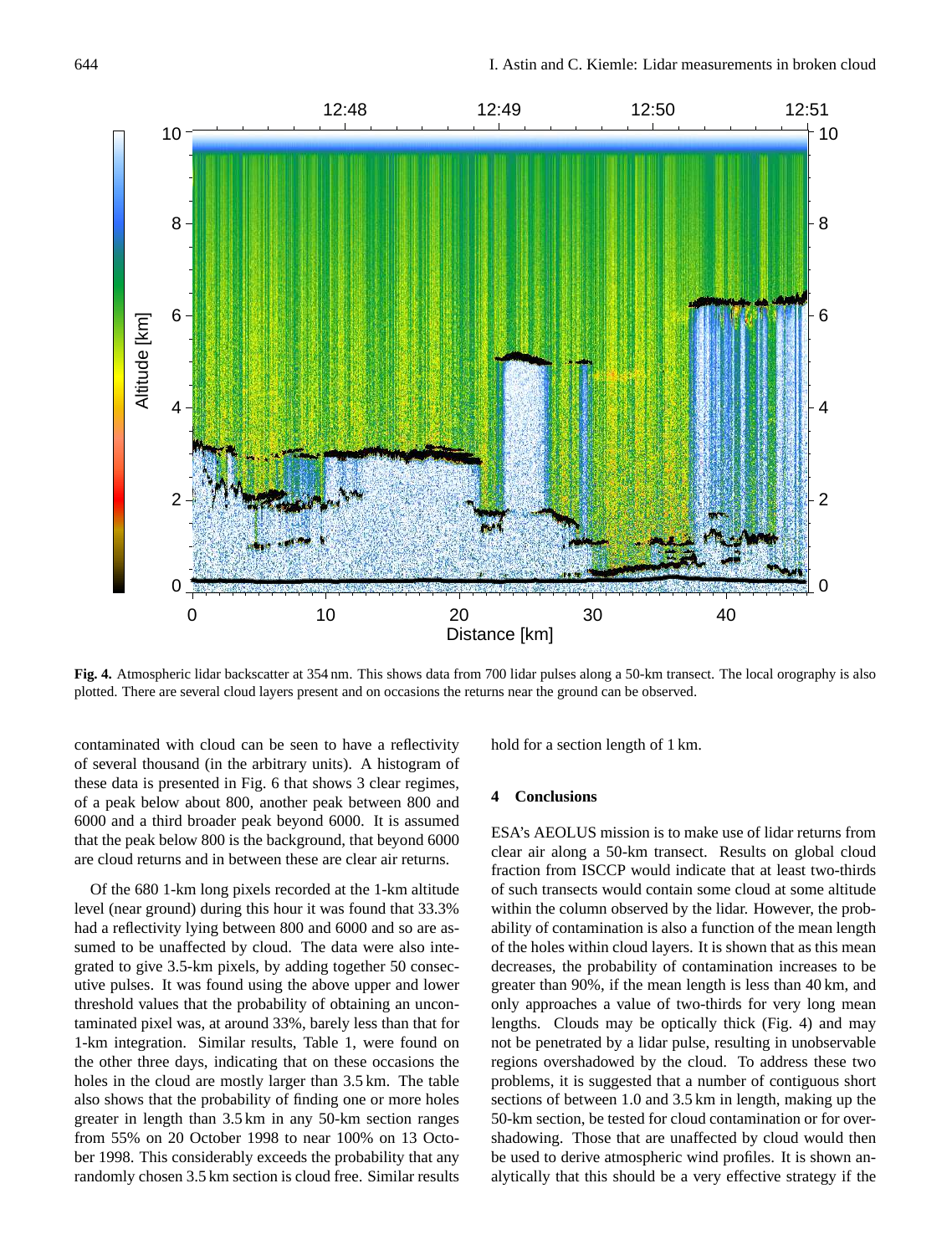

**Fig. 5.** Integrated lidar returns over 1 km by 1 km horizontal (14 pulses) and vertical sections, at an attitude of 3 km, covering 12000 lidar pulses (equal to approximately 680 km along track or 1-h flying time).



**Fig. 6.** Histogram of the integrated lidar returns of Fig. 5. This shows 3 peaks, interpreted as the background (< 800), the clear air returns  $(800–6000)$  and cloud returns  $(> 6000)$ .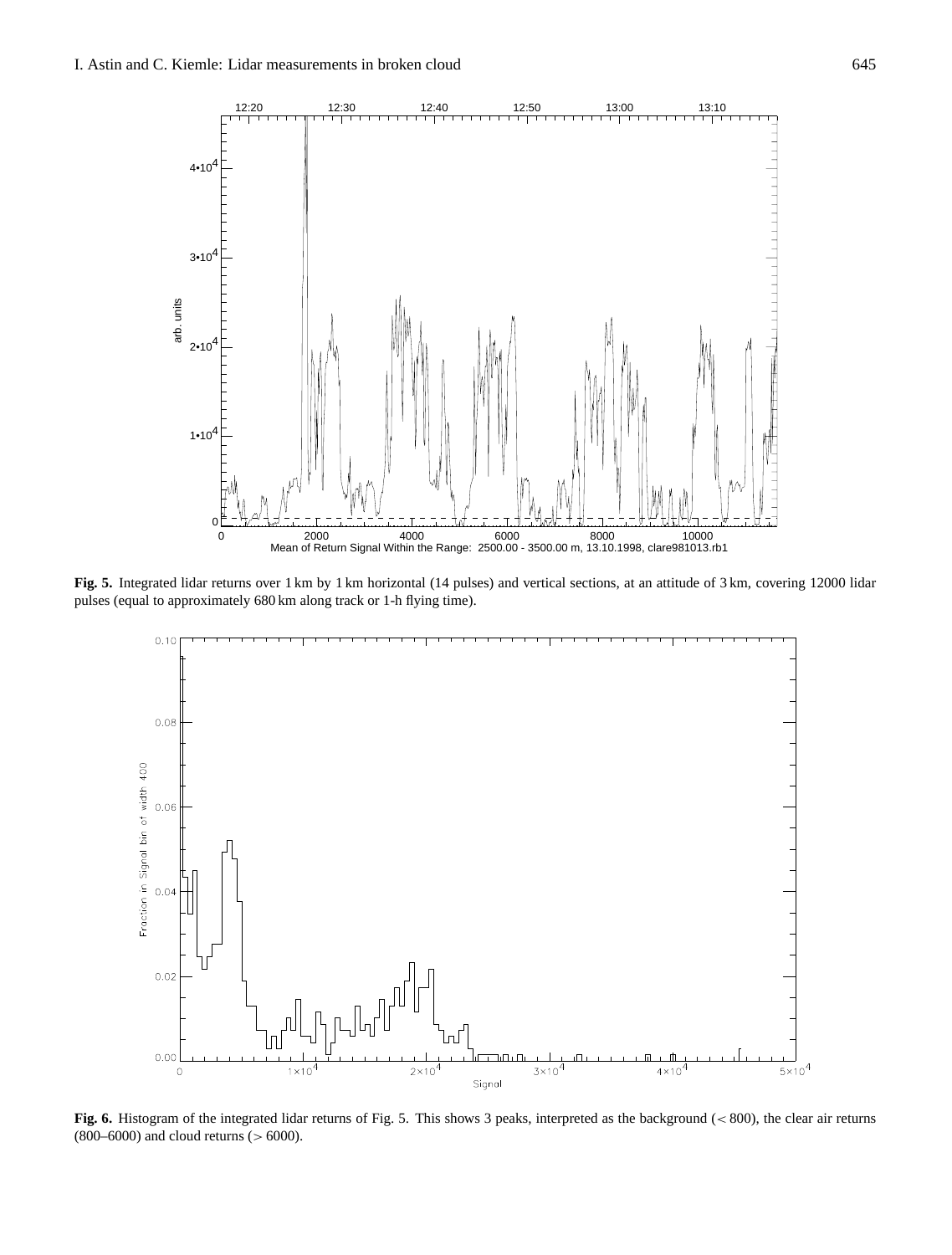| Date                           | Integration length: 1 km<br>Any random 1 km section | Integration length: 1 km<br>Any within a 50 km section | Integration length: 3.5 km<br>Any random 3.5 km section | Integration length: 3.5 km<br>Any within a 50 km section |
|--------------------------------|-----------------------------------------------------|--------------------------------------------------------|---------------------------------------------------------|----------------------------------------------------------|
| 13/10/98<br>12:17 to 13:17 GMT | 33                                                  | >99                                                    | 33                                                      | >99                                                      |
| 14/10/98<br>11:37 to 12:37 GMT | 42                                                  | >99                                                    | 45                                                      | 84                                                       |
| 20/10/98<br>8:40 to 9:40 GMT   | 27                                                  | 61                                                     | 29                                                      | 55                                                       |
| 21/10/98<br>9:17 to 10:17 GMT  | 23                                                  | 80                                                     | 23                                                      | 75                                                       |

**Table 1.** The probability of obtaining at least one pixel of mean height between 1.0 and 1.5 km that has a reflectivity in the range 800 to 6000

cloud fraction is less than a critical value, irrespective of the mean hole length. But if the cloud fraction greatly exceeds this, then the strategy should not be much more effective than checking at random just one of the short transect (of length 1.0–3.5 km), within the 50-km transect, for cloud contamination. Evidence for such a critical value is seen in the study of lidar data recorded in broken cloud during the CLARE'98 campaign, where it is shown that the strategy (Table 1) can be very effective even if the cloud fraction is up to 67% (13 and 14 October) but is much less effective (on 20 and 21 October) when the cloud fraction exceeds 70%.

## **Appendix A The probability of contiguous pixels being contaminated**

#### A1 Two contiguous pixels

It is shown (in Eq. 1) that the probability of an individual pixel of length L being cloud free is  $f_{\text{clear}}e^{-\lambda L}$ . Hence, the probability of two contiguous pixels both being cloud free is  $f_{\text{clear}}e^{-2\lambda L}$ , since this is just the probability of a pixel of length 2L being cloud free. Now, if the first pixel is cloud free, then the second pixel must either be cloud free or contaminated with cloud. Thus, the probability of having a cloud-free pixel followed by a contaminated one is the difference between the probability of the first pixel being cloud free and the probability of the first and second pixels being both cloud free, that is  $f_{\text{clear}}e^{-\lambda L} - f_{\text{clear}}e^{-2\lambda L}$ . Given this and that the probability of the second (or indeed any individual) pixel being contaminated with cloud is  $1.0 - f_{\text{clear}}e^{-\lambda L}$ , and that a contaminated pixel must be adjacent to either a cloud free or contaminated pixel, then the probability of two consecutive pixels being contaminated,  $p_{\text{contamination}}$ , must be

$$
p_{\text{contamination}} = 1.0 - 2.0 f_{\text{clear}} e^{-\lambda L} + f_{\text{clear}} e^{-2\lambda L} \,. \tag{A1}
$$

This is the difference between the two probabilities (since the events are exclusive and exhaustive).

#### A2 Three contiguous pixels

The probability of three contiguous pixels all being cloud free is  $f_{\text{clear}}e^{-3\lambda L}$ , as again this is the probability of a pixel

of length 3L being cloud free. As they are contiguous, if the first pixel is cloud free, then it must be that the second pixel starts in a cloud free region. Thus, given that the first pixel is cloud free, the probability that it is also cloud free at the start of the third pixel is  $f_{\text{clear}} + f_{\text{cloud}}e^{-(\lambda + \mu)L}$ , where  $1/\mu$  is the mean cloud length (Astin, 1997). This is a standard result for a binary Markov process that starts in a fixed state. Hence, irrespective of the second pixel, the probability that both the first and third pixels are cloud free is  $f_{\text{clear}}e^{-\lambda L}(f_{\text{clear}}+f_{\text{cloud}}e^{-(\lambda+\mu)L})e^{-\lambda L}$ , which is the probability of the first pixel being cloud free multiplied by the probability that the third pixel is cloud free, given that the first is cloud free. As the probability of obtaining three contiguous cloud free pixels is  $f_{\text{clear}}e^{-3\lambda L}$ , the probability of obtaining a contaminated pixel between two cloud free ones is thus  $f_{\text{clear}}e^{-2\lambda L}(f_{\text{clear}} + f_{\text{cloud}}e^{-(\lambda+\mu)L}) - f_{\text{clear}}e^{-3\lambda L}$ . The probability of obtaining a clear pixel followed by two contaminated ones is thus  $f_{\text{clear}}e^{-\lambda L} - f_{\text{clear}}e^{-2\lambda L}$  $f_{\text{clear}}e^{-2\lambda L}(f_{\text{clear}}+f_{\text{cloud}}e^{-(\lambda+\mu)L})+f_{\text{clear}}e^{-3\lambda L}$ . As two contaminated pixels must be adjacent to either a cloud-free or contaminated pixel, the probability,  $p_{(contamination)}$ , of obtaining three contiguous contaminated pixels is just the probability of obtaining two contaminated pixels (Eq. 4) minus the latter probability, i.e.

$$
p_{\text{contamination}} = 1.0 - f_{\text{clear}}e^{-3\lambda L} + 2.0f_{\text{clear}}e^{-2\lambda L} - 3.0f_{\text{clear}}e^{-\lambda L} + f_{\text{clear}}e^{-2\lambda L}(f_{\text{clear}} + f_{\text{cloud}}e^{-(\lambda + \mu)L}). \text{ (A2)}
$$

Trying to evaluate this for 14 or 50 consecutive pixels becomes progressively more complicated and so a simulation program was written to evaluate these probabilities numerically and examples are presented in Figs. 1 and 2.

*Acknowledgements.* Topical Editor J.-P. Duvel thanks two referees for their help in evaluating this paper.

#### **References**

Astin, I.: Sampling errors in Satellite-Derived Fractional Cloud Cover Estimates from Exponential and Deterministic Cloud Fields as a Consequence of Instrument Pixel Size and Number, J. Atmos. Oceanic. Tech., 14, 1146–1156, 1997.